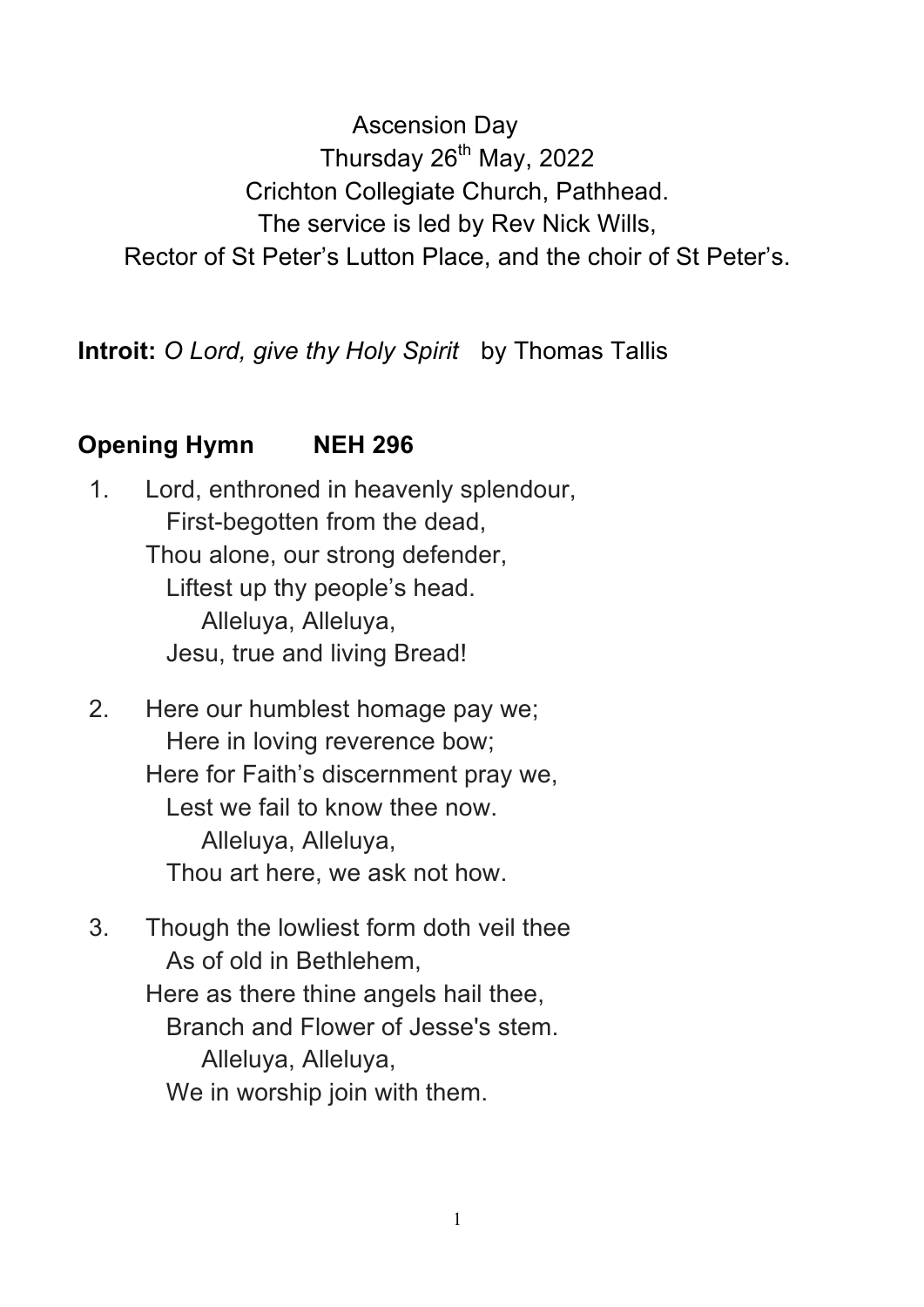4. Paschal Lamb, thine Offering, finished Once for all when thou wast slain, In its fullness undiminished Shall for evermore remain, Alleluya, Alleluya, Cleansing souls from every stain.

5. Life-imparting heavenly Manna, Stricken Rock with streaming side, Heaven and earth with loud hosanna Worship thee, the Lamb who died, Alleluya, Alleluya, Risen, ascended, glorified!

> *CCLI Song # 2648493, George Hugh Bourne Public Domain, CCLI Licence No. 43554*

**Reading** Acts 1: 1-11 (Being read by Henry Duncan)

*At the end of the reading:*  This is the Word of the Lord. **Thanks be to God.**

**Psalm 93** *(See Liturgy Book page 6)*

**Gospel Reading** Luke 24: 44-53 (Being read by Rev Nick Wills) *(Please stand for the Gospel Reading)*

*When it is announced:* **Glory to Christ our Saviour.**

*At end of the Gospel Reading:* Give thanks to the Lord for his glorious Gospel. **Praise to Christ our Lord.**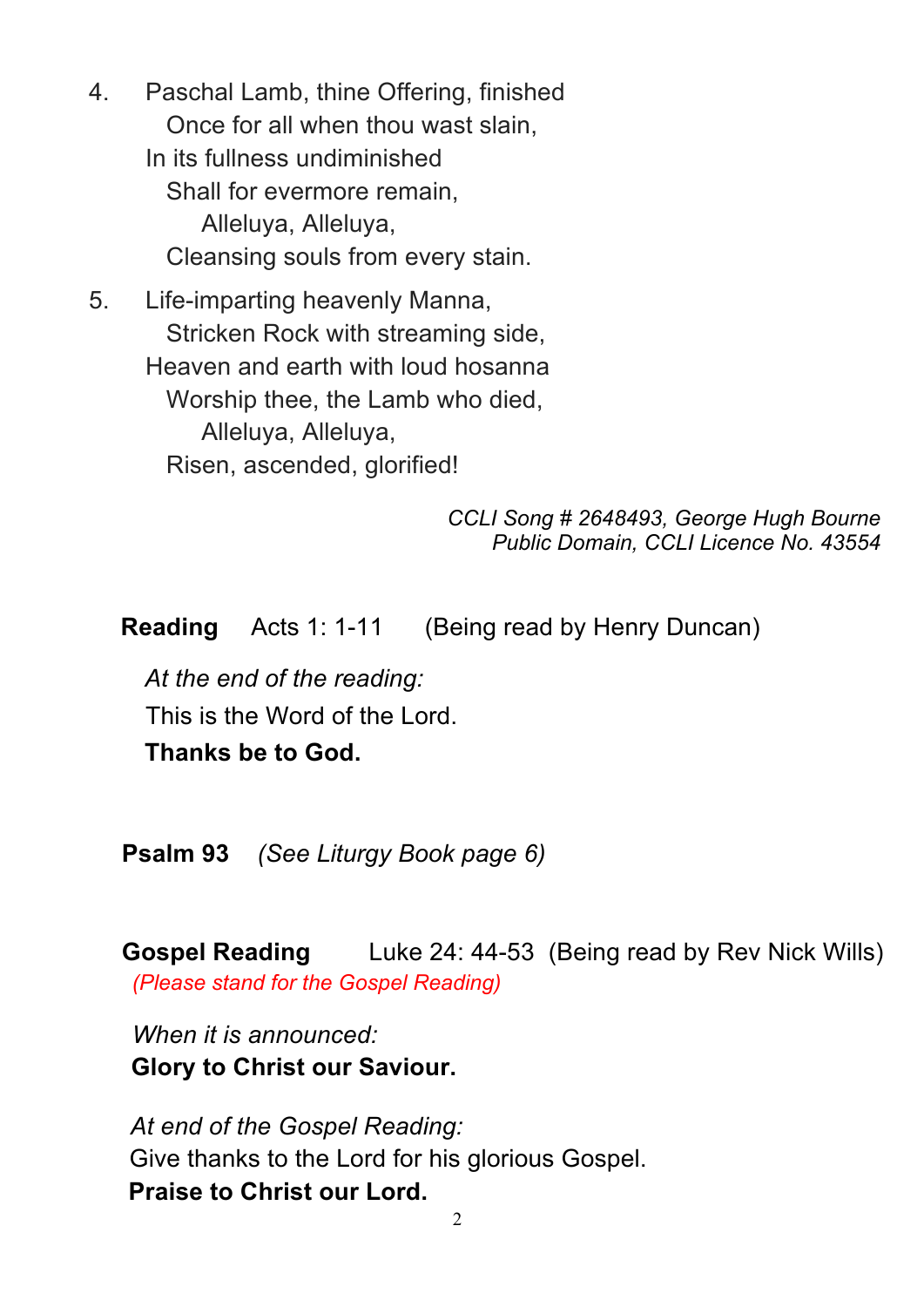## **Offertory Hymn NEH 134**

- 1. The head that once was crowned with thorns Is crowned with glory now:
	- A royal diadem adorns The mighty victor's brow.
- 2. The highest place that heaven affords Is his, is his by right, The King of kings and Lord of lords, And heaven's eternal light;
- 3. The joy of all who dwell above, The joy of all below, To whom he manifests his love, And grants his name to know.
- 4. To them the cross, with all its shame. With all its grace is given: Their name an everlasting name, Their joy the joy of heaven.
- 5. They suffer with their Lord below, They reign with him above, Their profit and their joy to know The mystery of his love.
- 6. The cross he bore is life and health, Though shame and death to him; His people's hope, his people's wealth, Their everlasting theme.

*CCLI Song # 2688965, Thomas Kelly Public Domain, CCLI Licence No. 43554*

Anthem during Communion: *O God, the King of Glory*, by Henry Purcell